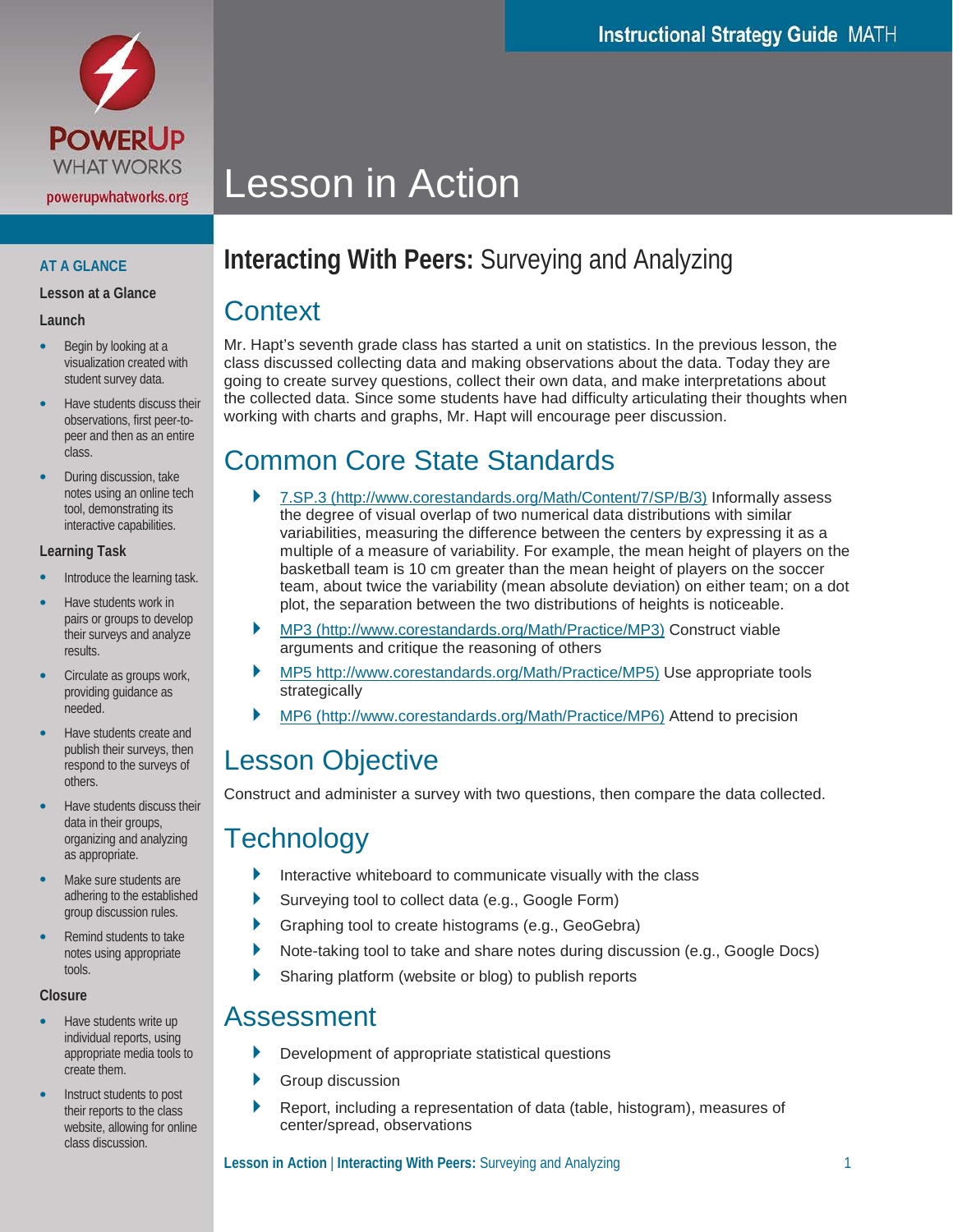### Mr. Hapt's Class in Action

#### **Launch**

To begin class, Mr. Hapt displays on the interactive whiteboard a dot plot created using survey data he collected the previous day.



"Take a few seconds to look at this dot plot," he begins. "Then, turn to your partner and make three observations about the data represented by the graph."

Once students have had a chance to share their thoughts with a partner, Mr. Hapt asks for pairs to share their observations. They discuss what the dot plot can and cannot reveal about the data set. They also discuss the mean (4 pieces of fruit) and mean absolute deviation (1.87 pieces of fruit). He summarizes the discussion on the interactive whiteboard:

- The dot plot shows the exact number of data points, the range, and the most popular value.
- The dot plot does not show the mean or the mean absolute deviation.
- Calculating the mean tells us the average value, but it doesn't tell us the number of data points, the range, or the most popular value.
- The mean absolute deviation tells us how far away, on average, the data are from the mean.

While students are talking, Mr. Hapt takes notes using Google Docs and displays them on the interactive whiteboard for students to see. He reminds students that the document can be shared, edited, and discussed by multiple people.

### **Learning Task**

Mr. Hapt introduces the learning task. "You're going to work in your groups to develop two survey questions for your classmates to answer using Google Form. The data collected can be organized into two different sets. You should create an appropriate visual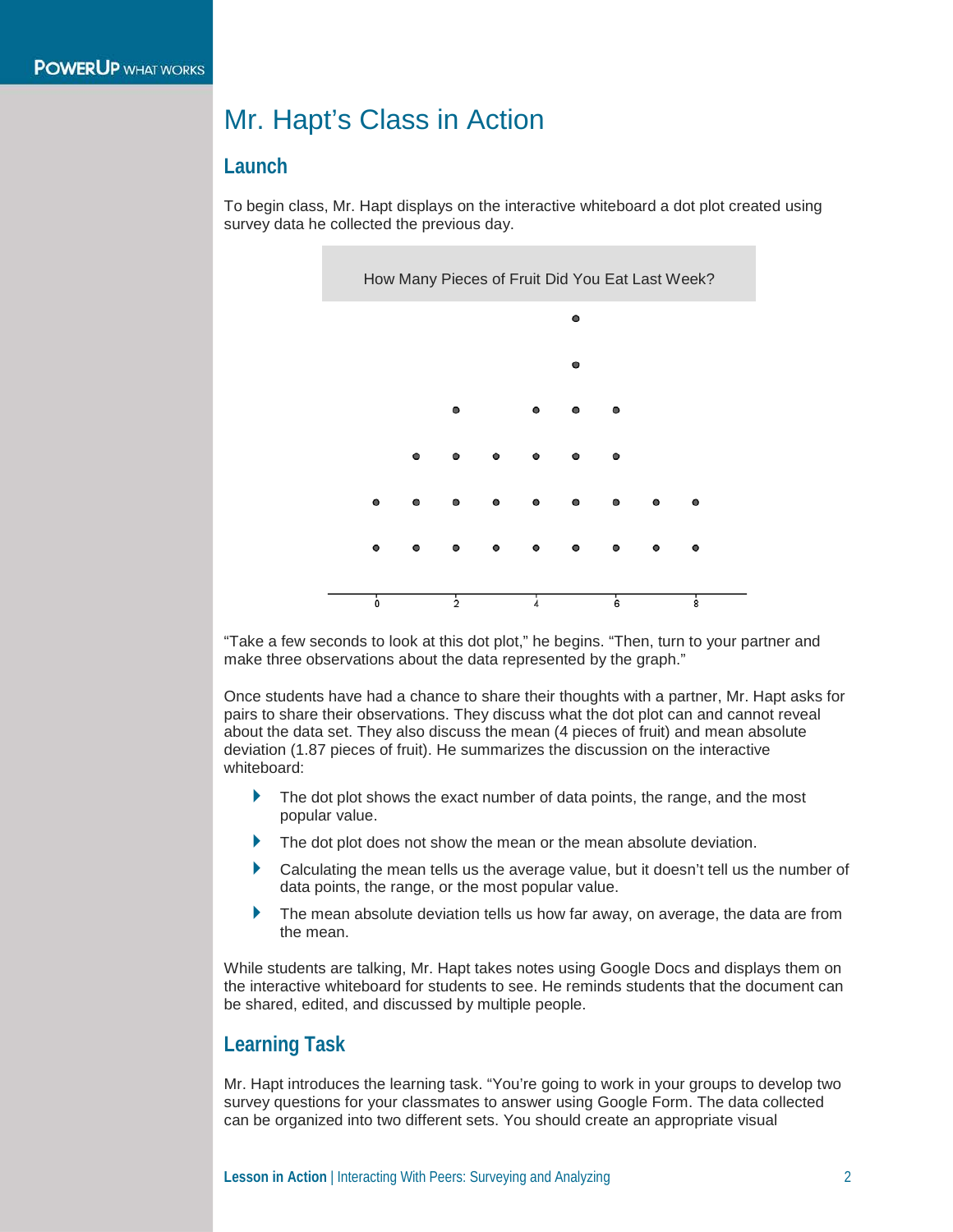representation for each set, then use your representations, the means, and the mean absolute deviations to make comparisons between them."

As students move into their groups, Mr. Hapt displays on the interactive whiteboard the list of rules for group discussion the class created at the beginning of the year. He wants to make sure students can reference them while working on their surveys.

**Rules for Group Discussion**

- Listen carefully.
- Use appropriate mathematical language.
- Give everyone a chance to speak.
- Talk to your group members, not the teacher.

He walks over to Justin and Abigail, who Mr. Hapt decided would benefit from peer tutoring. They have already decided to survey their classmates about the amount of time their classmates spend doing homework, and have constructed a survey draft.

| <b>Group A Survey</b>                                   |  |
|---------------------------------------------------------|--|
| * Required                                              |  |
| How many hours do you spend on math homework? *<br>÷    |  |
| How many hours do you spend on English homework? *<br>÷ |  |
| Submit                                                  |  |

Mr. Hapt asks them to pause for a moment. "How would you answer these questions the way they are written?"

Justin responds, "I would say one hour for math and one hour for English, because that's how much I spent yesterday." Abigail responds, "Oh, I was thinking about how much time I usually spend on homework in a week. We need to make sure everyone answers the questions the same way." Justin looks a little puzzled, so Abigail drafts more specific survey questions to illustrate her point. Mr. Hapt stays with the pair for a few minutes, providing guidance so that they remain on task. As needed, he asks Abigail questions to help her express her understanding of question construction. As he walks away, Justin and Abigail have changed the wording of their questions to, "How many hours do you spend on average on math homework each night?" and the same rewording for English.

Mr. Hapt moves on, checking in with each group and verifying that their survey questions are worded to accurately collect data. After each group completes constructing its survey in Google Form, the group publishes it and shares the link. Then the students take the surveys created by other groups.

Once students have responded to all of the surveys they go back to their groups. Mr. Hapt moves to a group that is struggling with how to make sense of their data.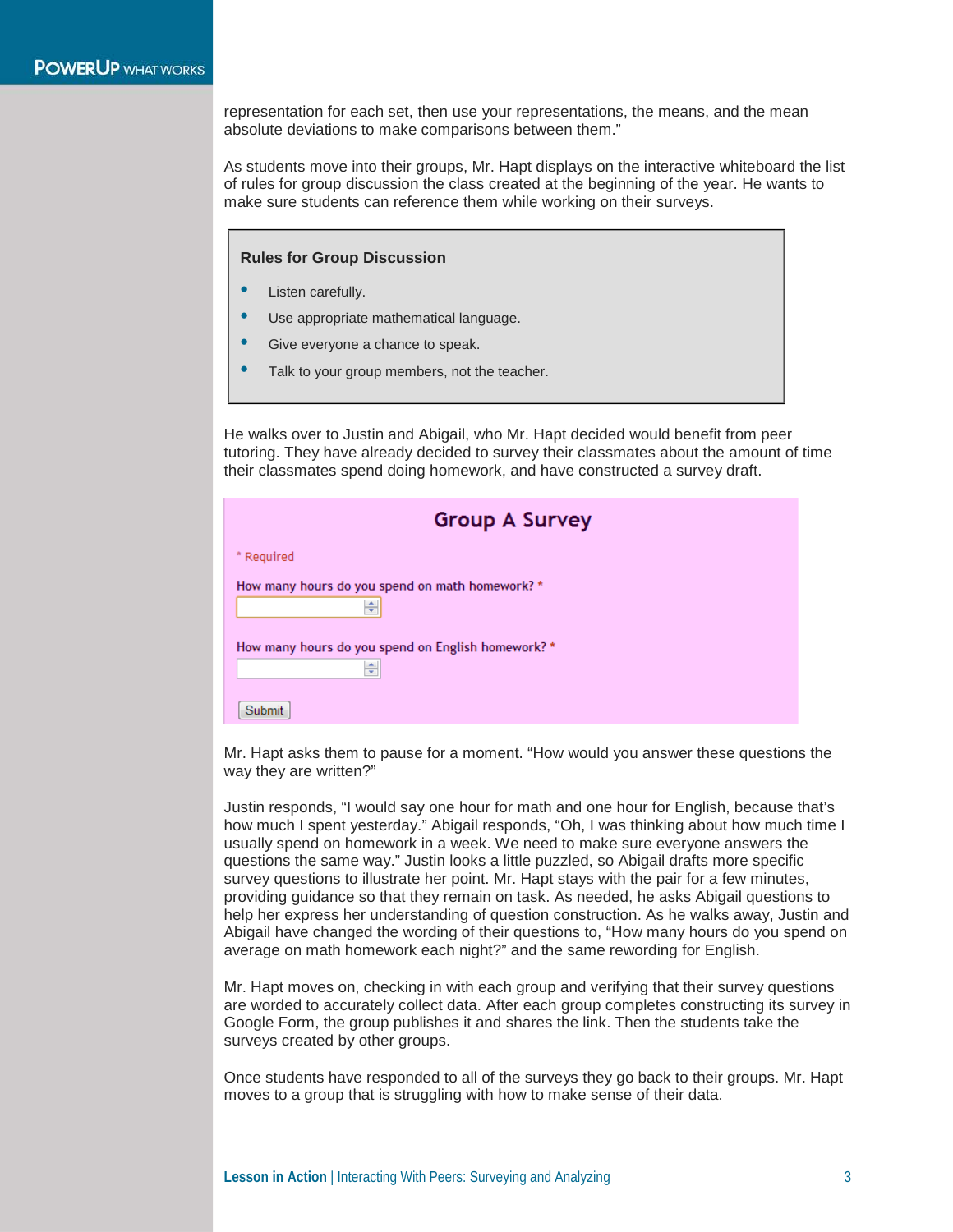| How Many Pairs of Shoes Do You Own? | Are You A Boy or a Girl? |
|-------------------------------------|--------------------------|
| $\overline{4}$                      | Boy                      |
| $\,6\,$                             | Boy                      |
| $\,8\,$                             | Girl                     |
| $\,6$                               | Boy                      |
| $\ensuremath{\mathsf{3}}$           | Boy                      |
| $\sqrt{2}$                          | Girl                     |
| 3                                   | Girl                     |
| $\,8\,$                             | Girl                     |
| $\,8\,$                             | Girl                     |
| $\,8\,$                             | Girl                     |
| $\,8\,$                             | Girl                     |
| $\,$ 5 $\,$                         | Girl                     |
| $\mathsf 3$                         | Boy                      |
| $\sqrt{2}$                          | Boy                      |
| $\overline{c}$                      | Boy                      |
| $\overline{c}$                      | Boy                      |
| $\mathbf{1}$                        | Girl                     |
| $\,$ 6 $\,$                         | Girl                     |
| $\ensuremath{\mathsf{3}}$           | Boy                      |
| $\ensuremath{\mathsf{3}}$           | Boy                      |
| 5                                   | Girl                     |
| 5                                   | Girl                     |
| $\,6\,$                             | Girl                     |
| $\,6\,$                             | Boy                      |
| $\,8\,$                             | Girl                     |
| $\,$ 6 $\,$                         | Boy                      |
| $\ensuremath{\mathsf{3}}$           | Boy                      |
| $\overline{3}$                      | Girl                     |
| $\ensuremath{\mathsf{3}}$           | Girl                     |
| 5                                   | Girl                     |

Angelo is thinking aloud, "We can take data about the number of shoes and create a dot plot, but I don't understand what to do with the data about boy/girl. How do you make a graph of that?" He looks at Mr. Hapt questioningly, but Mr. Hapt just points to one of the rules for group discussion displayed on the whiteboard, "Talk to your group members, not the teacher." Nikki chimes in, "We're supposed to compare two data sets, so we need to be able to say something like, 'The average number of shoes students own is greater than the average number of boys.' But that doesn't really make sense to me. How do you calculate the average number of boys?"

As the group is discussing, Connor reorganizes the data in different ways, taking advantage of the spreadsheet's ability to sort. He groups the data by gender. "If we sort this way, then we can compare the number of shoes that boys own to the number of shoes that girls own." Destiny begins constructing two dot plots and the group continues to discuss how to compare the data.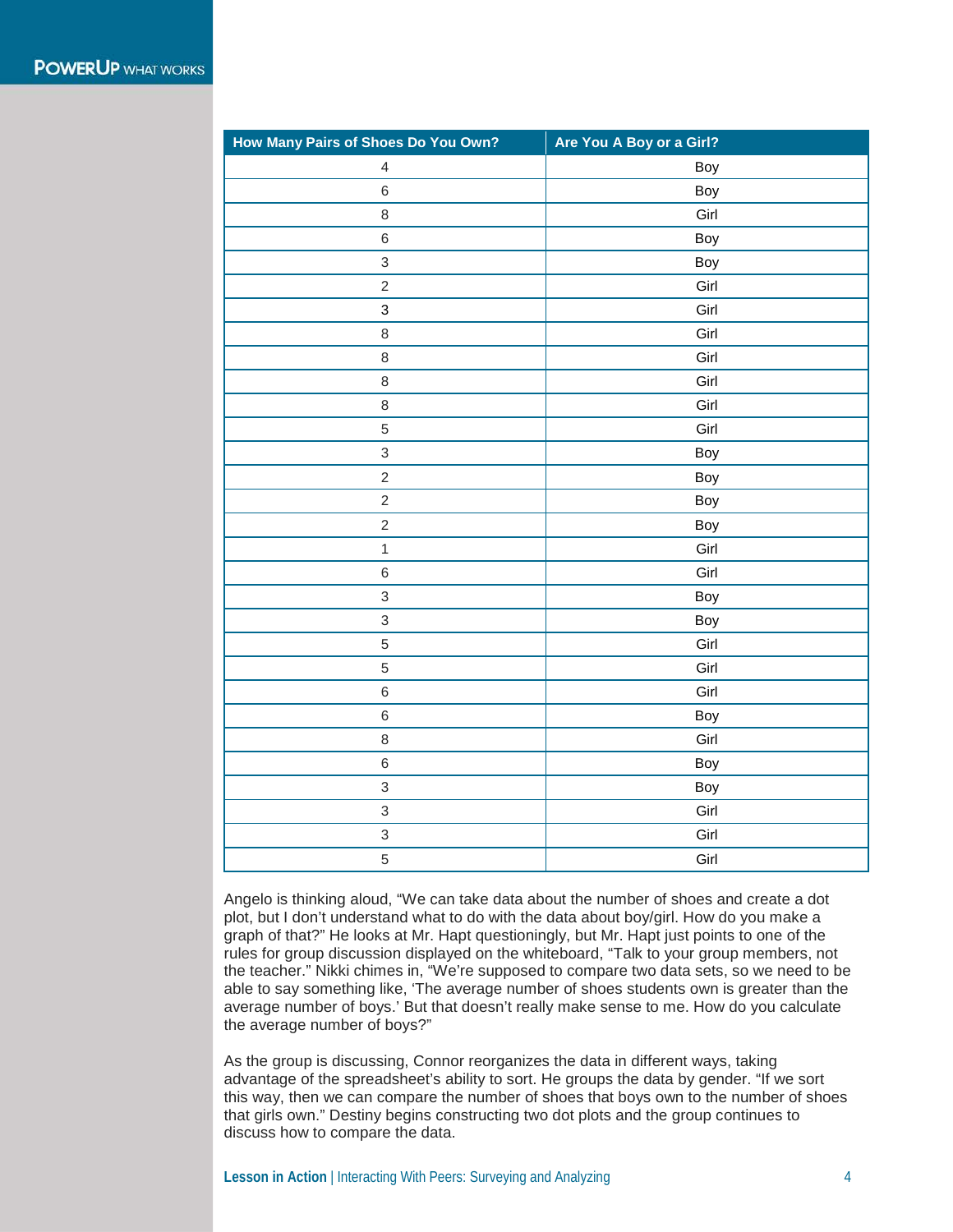Sarah's group has created histograms for their data and also calculated the mean and mean absolute deviation for each set.